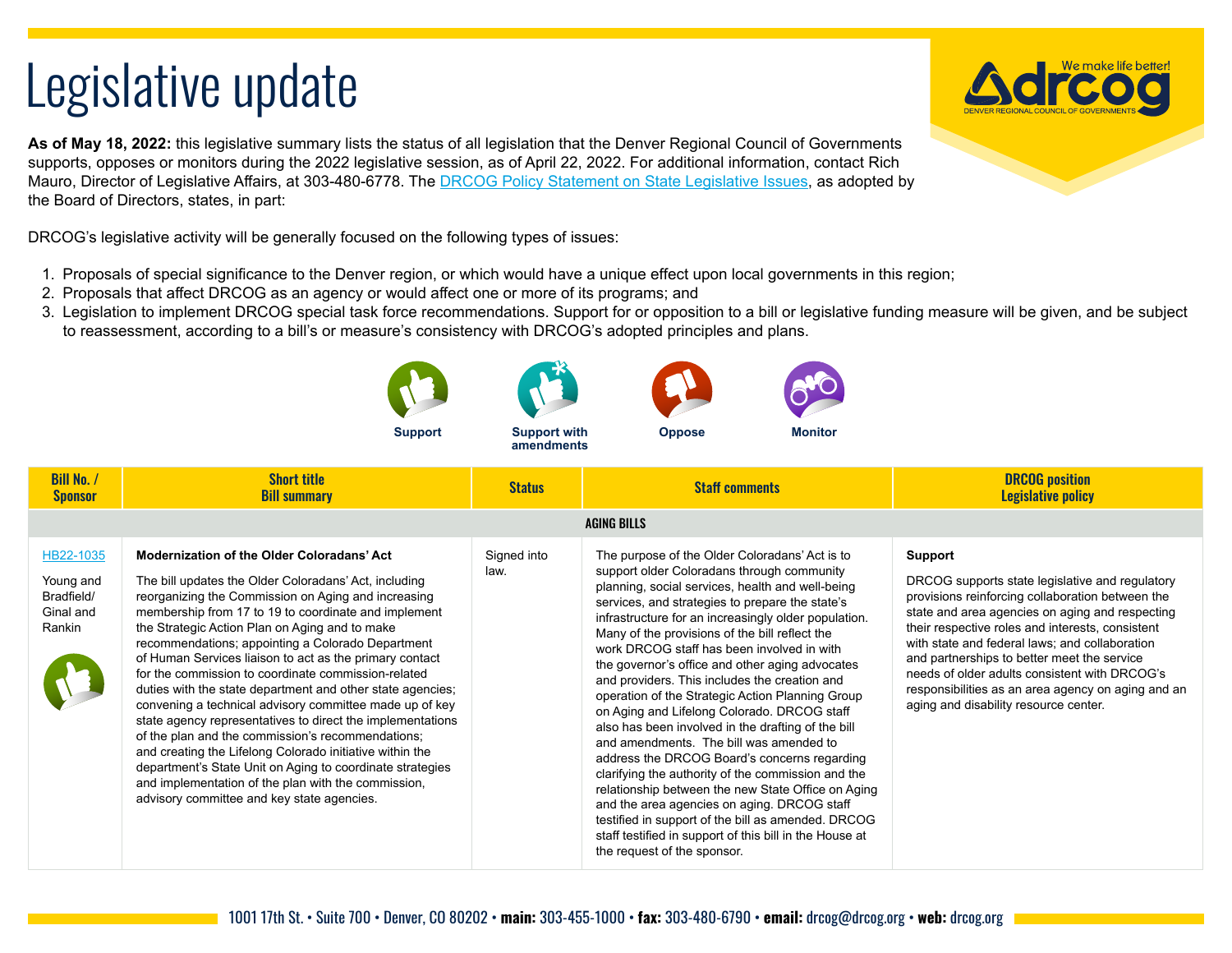| <b>Bill No. /</b><br><b>Sponsor</b>                   | <b>Short title</b><br><b>Bill summary</b>                                                                                                                                                                                                                                                                                                                                                                                                                                                                                                                                                                                                                                                                                                                                                                                                                                                                                                                                                                                                                                                                                                                                                                                                                                                                                                                                                                                                                                                       | <b>Status</b>                         | <b>Staff comments</b>                                                                                                                                                                                                                                                                                                                                                                                                                                                                                                                                                                                                                                                                                                                                                                                                        | <b>DRCOG</b> position<br><b>Legislative policy</b>                                                                                                                                                                                                                                                                                                                                                                                                                                                                                                                                           |
|-------------------------------------------------------|-------------------------------------------------------------------------------------------------------------------------------------------------------------------------------------------------------------------------------------------------------------------------------------------------------------------------------------------------------------------------------------------------------------------------------------------------------------------------------------------------------------------------------------------------------------------------------------------------------------------------------------------------------------------------------------------------------------------------------------------------------------------------------------------------------------------------------------------------------------------------------------------------------------------------------------------------------------------------------------------------------------------------------------------------------------------------------------------------------------------------------------------------------------------------------------------------------------------------------------------------------------------------------------------------------------------------------------------------------------------------------------------------------------------------------------------------------------------------------------------------|---------------------------------------|------------------------------------------------------------------------------------------------------------------------------------------------------------------------------------------------------------------------------------------------------------------------------------------------------------------------------------------------------------------------------------------------------------------------------------------------------------------------------------------------------------------------------------------------------------------------------------------------------------------------------------------------------------------------------------------------------------------------------------------------------------------------------------------------------------------------------|----------------------------------------------------------------------------------------------------------------------------------------------------------------------------------------------------------------------------------------------------------------------------------------------------------------------------------------------------------------------------------------------------------------------------------------------------------------------------------------------------------------------------------------------------------------------------------------------|
| SB22-079<br>Kolker<br>and Ginal/<br>Young             | Dementia Training Requirements Colorado<br>Department of Public Health and Environment<br>Department of Health Care Policy and Financing<br><b>Rules</b><br>The bill requires the Department of Public Health and<br>Environment, with regard to nursing care facilities and<br>assisted living residences, to adopt rules requiring these<br>facilities to provide dementia training for staff providing<br>direct-care services to clients and residents of the<br>facilities.                                                                                                                                                                                                                                                                                                                                                                                                                                                                                                                                                                                                                                                                                                                                                                                                                                                                                                                                                                                                                | Awaiting<br>Gov. Polis'<br>signature. | According to the Alzheimer's Association, Colorado<br>falls short of other states and the association's<br>standards regarding dementia training for the<br>state's direct care workforce. The state's current<br>laws and regulations are vague and do not require<br>a sufficient level of skill and knowledge for staff.<br>Training requirements vary among care settings,<br>so a person living with dementia can experience<br>varying levels of care quality. The proposal is to<br>standardize training requirements for all direct care<br>staff who are most likely to care for individuals<br>living with dementia.                                                                                                                                                                                               | <b>Support</b><br>DRCOG supports increases in the quality of<br>care and consumer protections for older adults<br>and their caregivers and, in particular, legislation<br>strengthening the role of the long-term care<br>ombudsman and Program of All-Inclusive Care for<br>the Elderly ombudsman as resident and consumer<br>advocates. DRCOG urges the state, when making<br>decisions regarding funding for long-term care<br>programs, to structure such funding to protect<br>the quality of care for residents and participants,<br>including funding for optimal ombudsman staffing. |
| SB22-144<br>Zenzinger                                 | <b>Public And Nonprofit Entities Rideshare Contracts</b><br>Current law regulates transportation network companies,<br>which are commonly known as ride-sharing companies,<br>and the services they provide. Current law exempts<br>services provided under a contract between a ride-sharing<br>company and a school, a school district, the federal<br>government, a state, a political subdivision of a state, or<br>a tax-exempt entity. The bill removes these exemptions,<br>so that ride-sharing companies that contract with these<br>entities will be regulated in the same manner as other<br>types of ride-sharing companies and services.                                                                                                                                                                                                                                                                                                                                                                                                                                                                                                                                                                                                                                                                                                                                                                                                                                           | Awaiting<br>Gov. Polis'<br>signature. | DRCOG staff has determined that the ambiguities in<br>current statutes, that this bill is intending to correct, are<br>necessary to ensure that the ability of the DRCOG Area<br>Agency on Aging to contract with ride-sharing companies<br>is not adversely affected. DRCOG currently contracts<br>with HopSkipDrive and Uber for older adult transportation<br>services. The public utility statute includes conflicting<br>language regarding the regulation of transportation<br>cetwork companies services provided under agreements<br>with tax-exempt entities, like DRCOG's Area Agency on<br>Aging. DRCOG staff testified in support of this bill in the<br>House at the request of the sponsor.                                                                                                                    | <b>Support</b><br>DRCOG supports improvements to transportation<br>services provided to older adults and vulnerable<br>populations to reduce administrative and service<br>duplication; increase coordination among funding<br>sources, providers, jurisdictions and trips; and<br>efficiently uses taxpayer dollars to provide life-<br>sustaining mobility.                                                                                                                                                                                                                                |
| SB22-154<br>Danielson/<br>McCormick<br>and<br>Lindsay | <b>Increasing Safety In Assisted Living Residences</b><br>This bill establishes the outline of a process to be followed<br>regarding involuntary discharge of residents, including requiring<br>the assisted living residence to provide written notice 30 days<br>before the discharge and requiring the assisted living residence<br>to include specified information and documentation; establishes<br>a process for a resident/representative to appeal the discharge,<br>a requirement for the assisted living residence to respond, the<br>ability for the resident to appeal the assisted living residence's<br>decision to the Colorado Department of Public Health and<br>Environment, and the ability to request an administrative hearing<br>on Colorado Department of Public Health and Environment's<br>ruling; requires all assisted living residence administrators,<br>regardless of hire date, meet the minimum experience standards<br>in state rules; removes the existing \$2,000 annual cap on the<br>total amount of fines that Colorado Department of Public Health<br>and Environment may impose, instead allowing Colorado<br>Department of Public Health and Environment to determine the<br>amount of a fine based on factors such as size of residence,<br>number of residents impacted by the violation, the actual or<br>potential harm or injury to a resident, prior violations or a pattern<br>of violations and at a level that will deter future violations. | Awaiting<br>Gov. Polis'<br>signature. | This bill addresses areas of concern regarding<br>the operations of assisted living residences<br>particularly the need to improve transparency<br>and resident rights in cases of involuntary<br>discharge, facility administrator competency and<br>outdated fines for statute and rule violations. In<br>recent years, concerns have increased among<br>state and local long-term care ombudsmen<br>and Colorado Department of Public Health and<br>Environment regarding the quality of care in<br>assisted living residences. One action to address<br>this was updating the state rules for assisted living<br>residences in 2019. This bill builds on those rules<br>to address the remaining areas of concern.<br>DRCOG staff testified for this bill in the Senate and<br>the House at the request of the sponsors. | <b>Support</b><br>DRCOG supports increases in the quality of<br>care and consumer protections for older adults<br>and their caregivers and, in particular, legislation<br>strengthening the role of the long-term care<br>ombudsman and Program of All-Inclusive Care for<br>the Elderly ombudsman as resident and consumer<br>advocates. DRCOG urges the state, when making<br>decisions regarding funding for long-term care<br>programs, to structure such funding to protect<br>the quality of care for residents and participants,<br>including funding for optimal ombudsman staffing. |

**Contract Contract**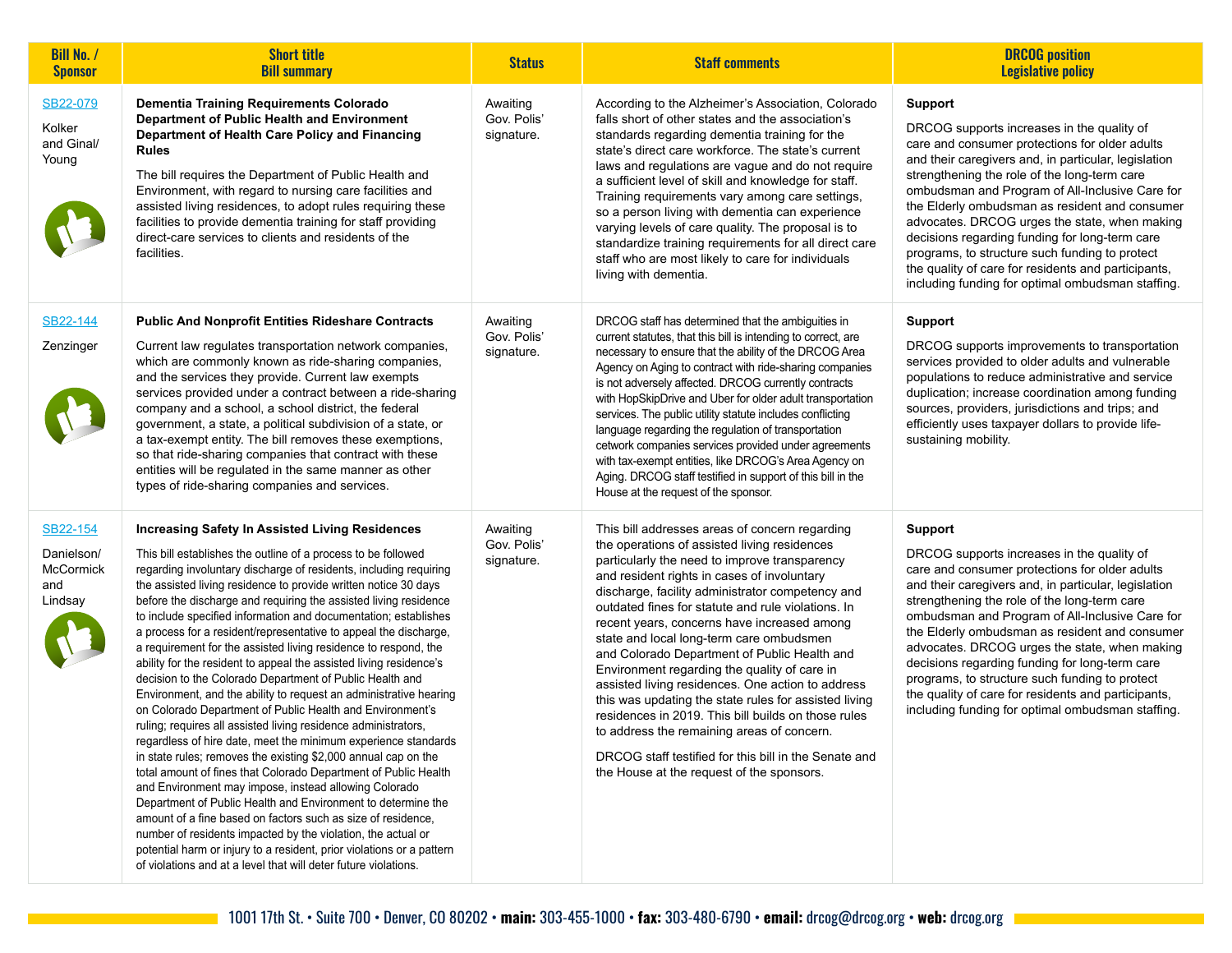| <b>Bill No. /</b><br><b>Sponsor</b>                           | <b>Short title</b><br><b>Bill summary</b>                                                                                                                                                                                                                                                                                                                                                                                                                                                                                                                          | <b>Status</b>                                            | <b>Staff comments</b>                                                                                                                                                                                                                                                                                                                                                                                                                                                                                                                                                                                                                                                                                                                                                                     | <b>DRCOG</b> position<br><b>Legislative policy</b>                                                                                                                                                                                                                                                                                                                                                         |
|---------------------------------------------------------------|--------------------------------------------------------------------------------------------------------------------------------------------------------------------------------------------------------------------------------------------------------------------------------------------------------------------------------------------------------------------------------------------------------------------------------------------------------------------------------------------------------------------------------------------------------------------|----------------------------------------------------------|-------------------------------------------------------------------------------------------------------------------------------------------------------------------------------------------------------------------------------------------------------------------------------------------------------------------------------------------------------------------------------------------------------------------------------------------------------------------------------------------------------------------------------------------------------------------------------------------------------------------------------------------------------------------------------------------------------------------------------------------------------------------------------------------|------------------------------------------------------------------------------------------------------------------------------------------------------------------------------------------------------------------------------------------------------------------------------------------------------------------------------------------------------------------------------------------------------------|
| SB22-185<br>Danielson<br>and Buckner/<br>Lindsay and<br>Young | <b>Security For Colorado Seniors</b><br>The bill renames the Area Agency on Aging Grant<br>Program to the Strategic Investments in Aging Grant<br>Program. The grant program administers state assistance<br>to finance projects across the state to assist and support<br>older Coloradans. The bill extends the grant program<br>indefinitely to continue the support of projects that<br>promote the health, equity, well-being and security of older<br>Coloradans across the state.                                                                           | Awaiting<br>Gov. Polis'<br>signature.                    | This bill revises the provisions of SB21-290, which<br>created the Area Agency on Aging Grant Fund<br>with one-time funding for the state's area agencies<br>on aging to implement specified programs and<br>projects. It makes the fund ongoing, with a special<br>emphasis on infrastructure projects, as well as<br>pilot programs. Area agencies on aging are still the<br>focus of the grant program but other entities may<br>be eligible for grants. All grants must be aligned<br>with state aging plans.<br>DRCOG staff testified in support of this bill in the<br>Senate at the request of the sponsor.                                                                                                                                                                        | Support<br>DRCOG supports increased funding for programs<br>and exploration of programs providing services to<br>older adults, individuals with disabilities, veterans<br>and their caregivers, especially services that<br>support individuals continuing to live independently<br>in their homes and communities, including efforts<br>to improve data collection and analysis of cost<br>effectiveness. |
| SB22-189<br>Danielson<br>and<br>Pettersen                     | <b>Colorado Geriatric Provider Pipeline Program</b><br>The bill creates the Colorado Multidisciplinary Geriatric<br>Provider Pipeline Program in the University of Colorado<br>Anschutz Medical Campus. The program coordinates<br>and expands geriatric training opportunities for clinical<br>graduate students enrolled in participating institutions<br>of higher education who study in the health care fields<br>of medicine, medicine with a focus on training to be<br>a physician assistant, dentistry, pharmacy, nursing,<br>psychology and social work. | Postponed<br>indefinitely<br>— Senate<br>Appropriations. | This bill builds on SB21-158, which established<br>a loan forgiveness program for geriatric-trained<br>nurse practitioners and physician assistants.<br>This bill creates a pipeline of geriatric-trained<br>clinicians to fill an incredible shortage (only 99<br>geriatric physicians in Colorado). Following<br>training, the trainees would then have an<br>opportunity to take advantage of the SB21-158<br>incentive to staff geriatric clinicians throughout<br>rural and underserved Colorado. The University of<br>Colorado, Colorado Springs will also be involved<br>in the overall CU systemwide geriatric program.<br>Additional trainee programs from other institutions<br>in the state (University of Denver, Colorado State<br>University) could be added in the future. | <b>Support</b><br>DRCOG supports collaboration and partnerships<br>to better meet the service needs of older adults<br>consistent with DRCOG's responsibilities as an<br>area agency on aging and an aging and disability<br>resource center.                                                                                                                                                              |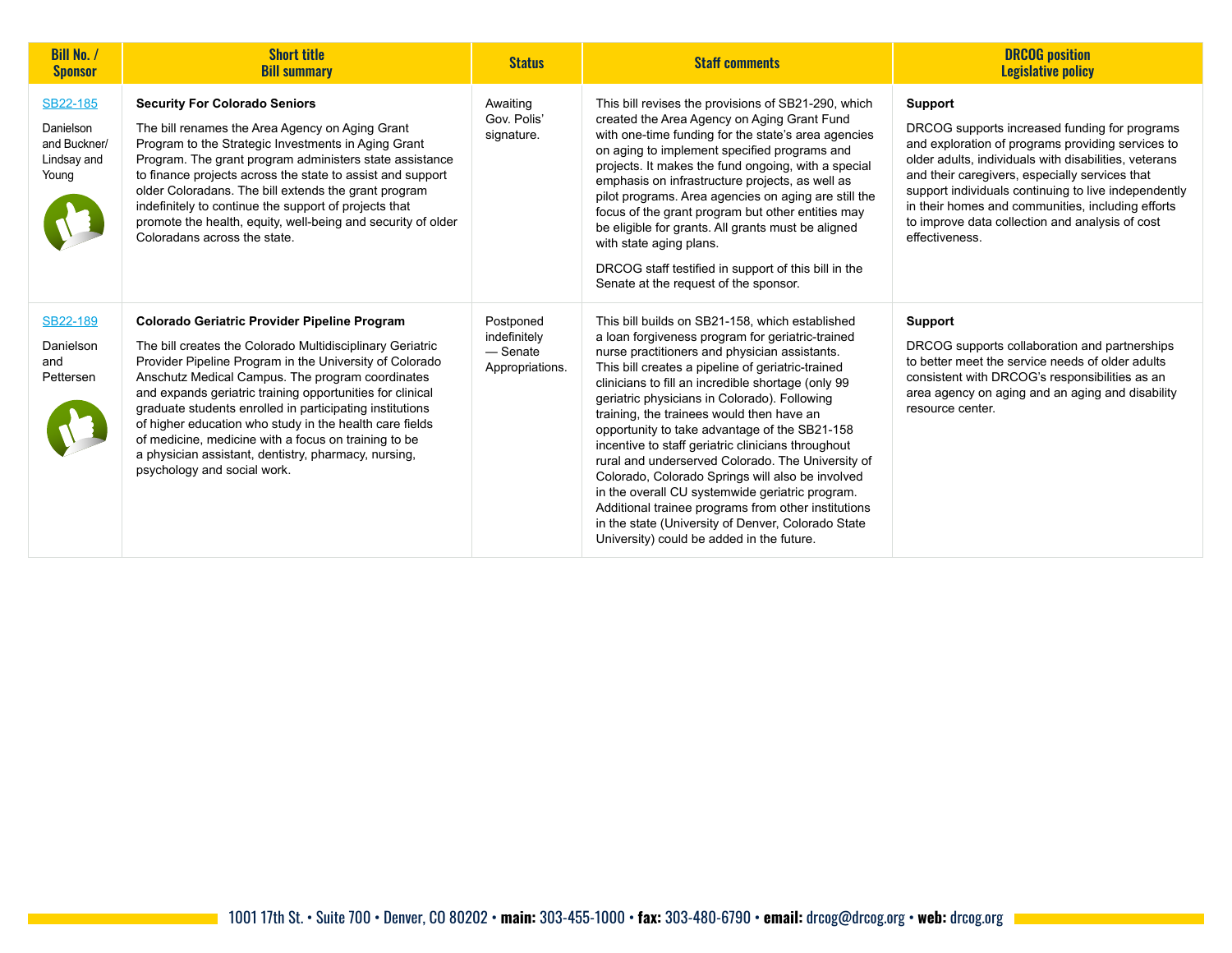| <b>Bill No. /</b><br><b>Sponsor</b>                    | <b>Short title</b><br><b>Bill summary</b>                                                                                                                                                                                                                                                                                                                                                                                                                                                                                                                                                                                                                                                                                                                                                                                                                                                                                                                                                                                                                                                                                                                                                   | <b>Status</b>                         | <b>Staff comments</b>                                                                                                                                                                                                                                                                                                                                                                                                                                                                                                                                                                                                                                                                                                                                                                                                                                                                                                                                                                                                                                                                                                                                                               | <b>DRCOG</b> position<br><b>Legislative policy</b>                                                                                                                                                                                                                                                                                                                                                                                                                                                                                                                                                                                                                                                                                                                                                                                                                                                                                    |
|--------------------------------------------------------|---------------------------------------------------------------------------------------------------------------------------------------------------------------------------------------------------------------------------------------------------------------------------------------------------------------------------------------------------------------------------------------------------------------------------------------------------------------------------------------------------------------------------------------------------------------------------------------------------------------------------------------------------------------------------------------------------------------------------------------------------------------------------------------------------------------------------------------------------------------------------------------------------------------------------------------------------------------------------------------------------------------------------------------------------------------------------------------------------------------------------------------------------------------------------------------------|---------------------------------------|-------------------------------------------------------------------------------------------------------------------------------------------------------------------------------------------------------------------------------------------------------------------------------------------------------------------------------------------------------------------------------------------------------------------------------------------------------------------------------------------------------------------------------------------------------------------------------------------------------------------------------------------------------------------------------------------------------------------------------------------------------------------------------------------------------------------------------------------------------------------------------------------------------------------------------------------------------------------------------------------------------------------------------------------------------------------------------------------------------------------------------------------------------------------------------------|---------------------------------------------------------------------------------------------------------------------------------------------------------------------------------------------------------------------------------------------------------------------------------------------------------------------------------------------------------------------------------------------------------------------------------------------------------------------------------------------------------------------------------------------------------------------------------------------------------------------------------------------------------------------------------------------------------------------------------------------------------------------------------------------------------------------------------------------------------------------------------------------------------------------------------------|
|                                                        |                                                                                                                                                                                                                                                                                                                                                                                                                                                                                                                                                                                                                                                                                                                                                                                                                                                                                                                                                                                                                                                                                                                                                                                             |                                       | <b>TRANSPORTATION BILLS</b>                                                                                                                                                                                                                                                                                                                                                                                                                                                                                                                                                                                                                                                                                                                                                                                                                                                                                                                                                                                                                                                                                                                                                         |                                                                                                                                                                                                                                                                                                                                                                                                                                                                                                                                                                                                                                                                                                                                                                                                                                                                                                                                       |
| HB22-1026<br>Bird and<br>Woog/<br>Hansen<br>and Liston | <b>Alternative Transportation Options Tax Credit</b><br>The bill replaces an existing income tax deduction<br>for expenses incurred by employers when providing<br>alternative transportation options to employees with a<br>refundable income tax credit of 50% of such expenses<br>for such employers. The credit is allowed for income tax<br>years beginning on or after Jan. 1, 2023, but before Jan.<br>1, 2033.                                                                                                                                                                                                                                                                                                                                                                                                                                                                                                                                                                                                                                                                                                                                                                      | Awaiting<br>Gov. Polis'<br>signature. | This bill replaces an existing employer income<br>tax deduction for alternative mode provisions<br>(such as carpool vehicles and transit passes) with<br>an employer income tax credit for these items.<br>Transportation demand management programs,<br>projects and services can help reduce congestion<br>and improve air quality by decreasing the amount<br>of automobile traffic during high-demand periods.<br>DRCOG considers transportation demand<br>management an important element of the region's<br>long-range growth management and transportation<br>planning strategy.<br>The bill was amended to expand the definition<br>of "alternative transportation options" to include<br>provision of ride-sharing vans or low-speed<br>conveyances such as human-powered or electric<br>bicycles, shared micromobility options such as<br>bikesharing and electric scooter sharing programs,<br>carsharing programs and guaranteed ride home<br>programs. The bill now also applies to nonprofit<br>organizations.                                                                                                                                                        | <b>Support with amendments</b><br>To promote transportation demand management<br>efforts, DRCOG supports a coordinated regionwide<br>effort (Way to Go) to promote and encourage<br>adoption of non-single-occupant-vehicle travel<br>options; active transportation to encourage<br>healthier travel choices, including bicycling and<br>walking; transit; telecommuting, flextime and<br>other changes to normal work patterns to avoid<br>peak traffic conditions; carpooling, vanpooling<br>and other forms of ride-sharing including the<br>underlying technologies to facilitate matches;<br>employer promotion of alternative mode use by<br>employees; and incentives to individuals who use<br>alternative modes. DRCOG also supports funding<br>for programs that provide transportation for access<br>to jobs for low-income workers who cannot afford<br>to live near where they work, and for safe routes to<br>schools. |
| HB22-1028<br>Gray and<br>Hooton/<br>Winter             | <b>Statewide Regulation Of Controlled Intersections</b><br>The bill amends existing statute to make the substantive<br>requirements for "safety stops" uniform statewide for most<br>people approaching a controlled intersection who are<br>not operating a motor vehicle. This include pedestrians<br>(approaching a controlled intersection with a stop sign)<br>and operators of low-speed conveyances, as defined in<br>the bill (approaching a controlled intersection with a stop<br>sign or a traffic control signal). The regulation of people<br>approaching controlled intersections is declared to be a<br>matter of mixed state and local concern, and the amended<br>statute is thus declared to supersede any conflicting local<br>ordinance or resolution but not to affect the validity of any<br>nonconflicting local ordinance or resolution that regulates<br>the conduct of individuals approaching controlled<br>intersections. The bill does not create any right for a<br>pedestrian or the operator of a low-speed conveyance<br>to travel on any portion of a roadway where travel is<br>otherwise prohibited by state law or a local ordinance or<br>resolution. | Signed into<br>law.                   | Existing statute allows a municipality or county to<br>adopt an ordinance or resolution specifying that a<br>person riding a bicycle, electrical assisted bicycle,<br>or electric scooter may make a "safety stop," rather<br>than a full stop when approaching an intersection<br>that is controlled by a stop sign or a traffic control<br>signal. When approaching a stop sign, if it is safe<br>to proceed, the person may, after slowing to a<br>speed of 15 mph or less, and yielding the right-<br>of-way, continue through the intersection without<br>stopping. When approaching an red traffic control<br>signal, the person must first stop and yield to all<br>other traffic and pedestrians and then, when safe<br>to do so, may proceed straight or make a right turn<br>through the intersection or, in some cases, make a<br>left turn onto a one-way street only.<br>Board chair Ashley Stolzmann testified in House<br>committee to DRCOG Board's amendments. The<br>bill was amended to address DRCOG Board's<br>proposals to add an education effort to explain the<br>new law and to lower the maximum safe speed to<br>proceed through a stop sign to 10 MPH. | Support<br>DRCOG supports legislation that promotes<br>efforts to fund, maintain and expand a multimodal<br>transportation system. DRCOG also supports<br>measures to improve safety for users of alternative<br>modes, especially pedestrians and bicyclists.                                                                                                                                                                                                                                                                                                                                                                                                                                                                                                                                                                                                                                                                        |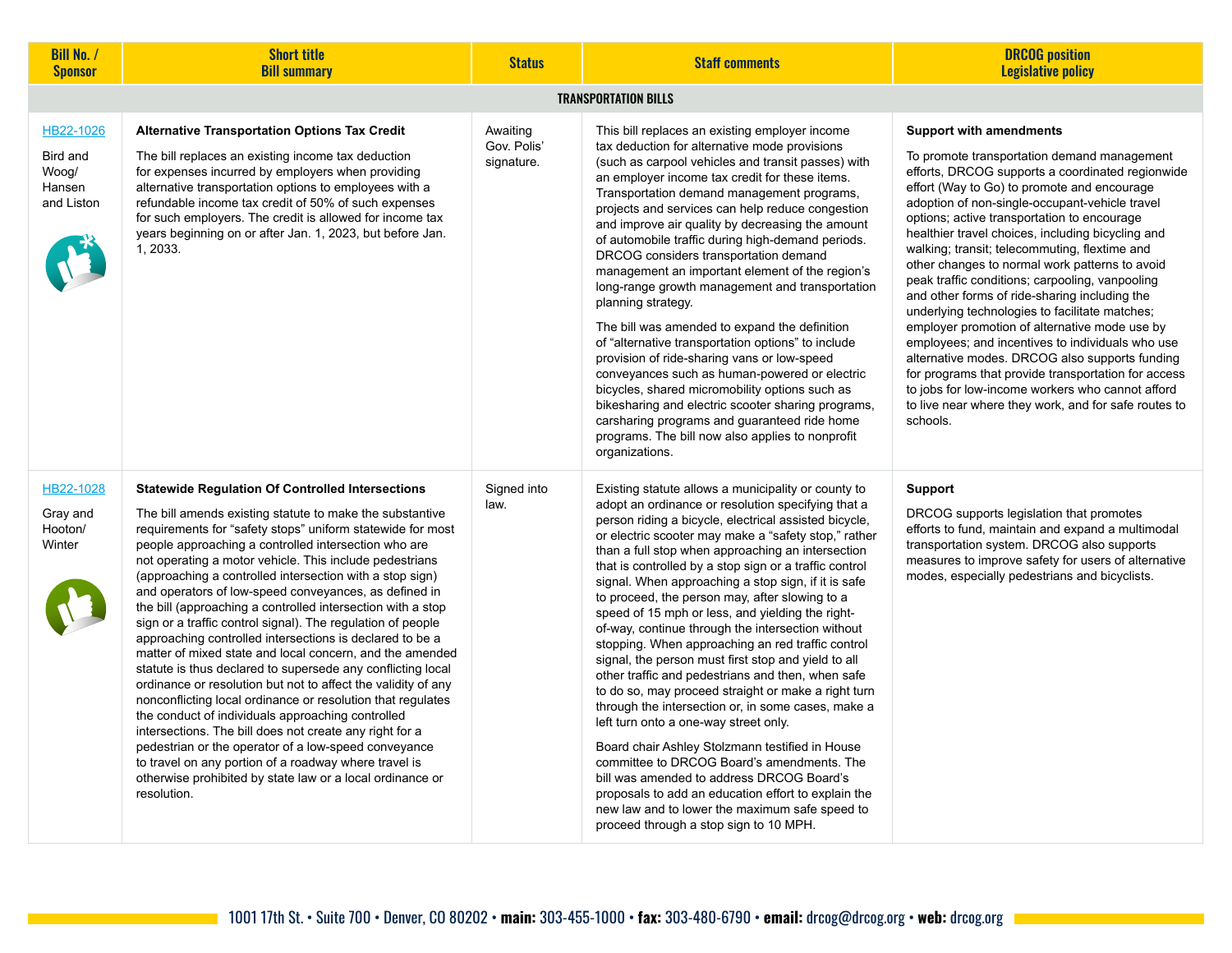| <b>Bill No. /</b><br><b>Sponsor</b>                     | <b>Short title</b><br><b>Bill summary</b>                                                                                                                                                                                                                                                                                                                                                                                                                                                                                                                                                                                                                                                                                                                                                                                                                                                                                                                                                                                                                                                                                                                                                                                                                    | <b>Status</b>                                                            | <b>Staff comments</b>                                                                                                                                                                                                                                                                                                                                                                                                                                                                                                                                                                                                                                                                                                                                                                                                                                                                                                                                                                                                                                                                                                                                                                                                                                                      | <b>DRCOG</b> position<br><b>Legislative policy</b>                                                                                                                                                                                                                                                                                                                                                                                                                                                                                                                                                                                                                                                                                                                                                                                                                                                                                      |
|---------------------------------------------------------|--------------------------------------------------------------------------------------------------------------------------------------------------------------------------------------------------------------------------------------------------------------------------------------------------------------------------------------------------------------------------------------------------------------------------------------------------------------------------------------------------------------------------------------------------------------------------------------------------------------------------------------------------------------------------------------------------------------------------------------------------------------------------------------------------------------------------------------------------------------------------------------------------------------------------------------------------------------------------------------------------------------------------------------------------------------------------------------------------------------------------------------------------------------------------------------------------------------------------------------------------------------|--------------------------------------------------------------------------|----------------------------------------------------------------------------------------------------------------------------------------------------------------------------------------------------------------------------------------------------------------------------------------------------------------------------------------------------------------------------------------------------------------------------------------------------------------------------------------------------------------------------------------------------------------------------------------------------------------------------------------------------------------------------------------------------------------------------------------------------------------------------------------------------------------------------------------------------------------------------------------------------------------------------------------------------------------------------------------------------------------------------------------------------------------------------------------------------------------------------------------------------------------------------------------------------------------------------------------------------------------------------|-----------------------------------------------------------------------------------------------------------------------------------------------------------------------------------------------------------------------------------------------------------------------------------------------------------------------------------------------------------------------------------------------------------------------------------------------------------------------------------------------------------------------------------------------------------------------------------------------------------------------------------------------------------------------------------------------------------------------------------------------------------------------------------------------------------------------------------------------------------------------------------------------------------------------------------------|
| HB22-1138<br>Gray and<br>Herod/<br>Winter and<br>Hansen | Reduce Employee Single-Occupancy Vehicle Trips<br>For income tax years 2023 through 2029, creates<br>an income tax credit (50% of the amount spent by<br>the employer) for any employer that: creates a clean<br>commuting plan; Conducts an employer commuter<br>survey; and offers two or more alternative transportation<br>options. The bill requires the Colorado Department<br>of Transportation, in coordination with the Colorado<br>Energy Office, to create an annual commuter survey for<br>employers. In specified calendar years, employers with<br>over 100 employees are required to: annually conduct<br>a commuter survey; Offer qualified transportation fringe<br>benefits; Offer commuter choice information; and Offer<br>a cash allowance instead of a parking space. Beginning<br>state fiscal year 2023-24, through state fiscal year 2029-<br>30, from the Multimodal Transportation and Mitigation<br>Options Fund, the Transportation Commission is required<br>to allocate \$250,000 to transportation management<br>associations and transportation management<br>organizations operating in a nonattainment area to<br>assist employers in creating a clean commuting plan and<br>complying with the requirements of the bill. | Postponed<br>indefinitely<br>— House<br>Finance.                         | This bill may be seen as an alternative to the<br>proposed Air Quality Control Commission rule<br>that failed last summer. Unlike the Air Quality<br>Control Commission rule, though, it includes<br>a tax credit as an incentive for employers.<br>As noted, the bill also authorizes \$250,000<br>to a transportation management association/<br>transportation management organization to assist<br>employers in creating a clean commuting plan<br>and complying with the requirements of the bill.<br>The DRCOG Board proposes that metropolitan<br>planning organizations also should receive<br>funding for work on clean commuting plans<br>and complying with the requirements of the bill.<br>Although the bill summary says the bill requires<br>the Colorado Department of Transportation, "in<br>coordination with the Colorado Energy Office and<br>metropolitan planning organizations, to create an<br>annual commuter survey," the bill language does<br>not include metropolitan planning organizations<br>in requiring coordination. The Board proposes the<br>bill language be amended to add metropolitan<br>planning organizations to the commuter survey<br>development. DRCOG staff testified in House<br>committee at the request of the sponsor. | <b>Support with amendments</b><br>To encourage transportation demand management<br>efforts, DRCOG supports a coordinated regionwide<br>effort (Way to Go) to promote and encourage<br>adoption of non-single-occupant-vehicle travel<br>options; active transportation to encourage<br>healthier travel choices, including bicycling and<br>walking; transit; telecommuting, flextime and<br>other changes to normal work patterns to avoid<br>peak traffic conditions; carpooling, vanpooling<br>and other forms of ride-sharing including the<br>underlying technologies to facilitate matches;<br>employer promotion of alternative mode use by<br>employees; and incentives to individuals who use<br>alternative modes. DRCOG also supports funding<br>for programs that provide transportation for access<br>to jobs for low-income workers who cannot afford<br>to live near where they work, and for safe routes to<br>schools. |
| SB22-016<br>Scott                                       | <b>Modifying Department of Transportation Governance</b><br>The membership of the Transportation Commission<br>currently consists of 11 members appointed by the<br>governor with the consent of the senate from statutorily<br>designated districts. If the bill is approved by the voters<br>of the state at the November 2022 general election, on<br>Feb. 1, 2025, section two of the bill will replace the current<br>membership of the commission with nine members<br>elected at the November 2024 general election, one from<br>each congressional district of the state and one from<br>the state at large. Thereafter, whenever the number of<br>congressional districts in the state is odd, the membership<br>of the commission consists of one member elected from<br>each congressional district of the state, and whenever the<br>number of congressional districts in the state is even, the<br>membership of the commission consists of one member<br>elected from each congressional district of the state and<br>one member elected from the state at large.                                                                                                                                                                              | Postponed<br>indefinitely<br>$-$ Senate<br>Transportation<br>and Energy. | This bill would replace the existing process where<br>members of the Transportation Commission are<br>appointed by the governor with members elected<br>by each congressional district (some exceptions).<br>The elected commission would appoint the<br>Colorado Department of Transportation Executive<br>Director, who would serve at the pleasure of the<br>commission.                                                                                                                                                                                                                                                                                                                                                                                                                                                                                                                                                                                                                                                                                                                                                                                                                                                                                                | <b>Monitor</b><br>DRCOG supports several principles regarding<br>the role of the metropolitan planning organization<br>in the transportation planning process, including<br>legislation that reinforces collaboration between<br>state and regional transportation agencies and<br>recognizes their respective roles, responsibilities<br>and interests, and legislation to ensure that<br>representation on the Transportation Commission<br>reflects approximately equal populations based on<br>the most recent population census.                                                                                                                                                                                                                                                                                                                                                                                                   |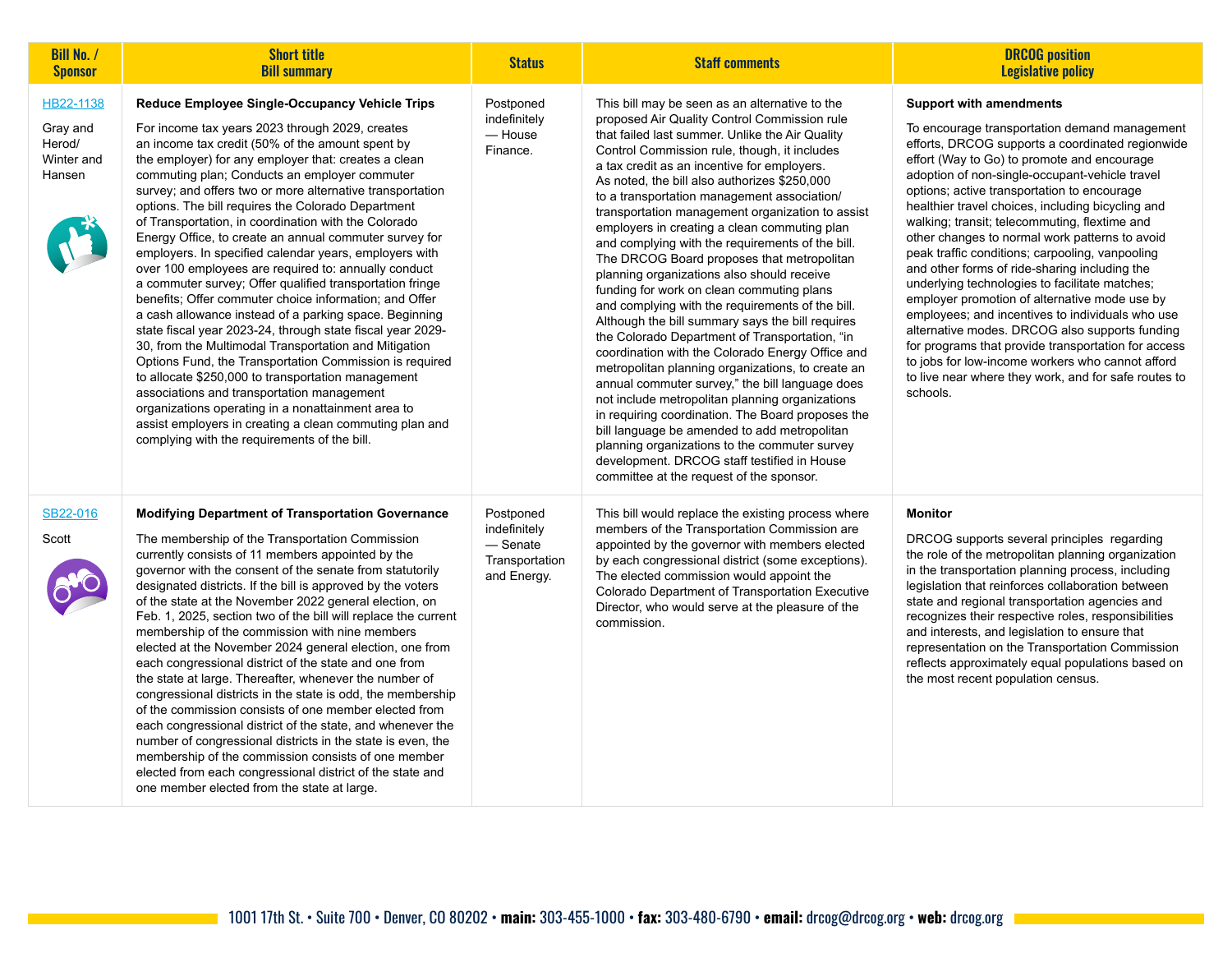| <b>Bill No. /</b><br><b>Sponsor</b> | <b>Short title</b><br><b>Bill summary</b>                                                                                                                                                                                                                                                                                                                                                                                                                                                                                                                                                                                                                                                                                                                                                                                                                                                                                                                                                                                                                                                                                                                                                                                                                                                                                                                                        | <b>Status</b>                   | <b>Staff comments</b>                                                                                                                                                                                                                                                                                                                                                                                                                                                                                                                                                                                                                                                                                                                                                                                                                                                                                                                                                                                                                                                                                                                                                                 | <b>DRCOG</b> position<br><b>Legislative policy</b>                                                                                                                                                                                                                                                                                                                                                                                                                                                                                                                                                                                                                                                                                                             |
|-------------------------------------|----------------------------------------------------------------------------------------------------------------------------------------------------------------------------------------------------------------------------------------------------------------------------------------------------------------------------------------------------------------------------------------------------------------------------------------------------------------------------------------------------------------------------------------------------------------------------------------------------------------------------------------------------------------------------------------------------------------------------------------------------------------------------------------------------------------------------------------------------------------------------------------------------------------------------------------------------------------------------------------------------------------------------------------------------------------------------------------------------------------------------------------------------------------------------------------------------------------------------------------------------------------------------------------------------------------------------------------------------------------------------------|---------------------------------|---------------------------------------------------------------------------------------------------------------------------------------------------------------------------------------------------------------------------------------------------------------------------------------------------------------------------------------------------------------------------------------------------------------------------------------------------------------------------------------------------------------------------------------------------------------------------------------------------------------------------------------------------------------------------------------------------------------------------------------------------------------------------------------------------------------------------------------------------------------------------------------------------------------------------------------------------------------------------------------------------------------------------------------------------------------------------------------------------------------------------------------------------------------------------------------|----------------------------------------------------------------------------------------------------------------------------------------------------------------------------------------------------------------------------------------------------------------------------------------------------------------------------------------------------------------------------------------------------------------------------------------------------------------------------------------------------------------------------------------------------------------------------------------------------------------------------------------------------------------------------------------------------------------------------------------------------------------|
| SB22-138<br>Hansen/A.<br>Valdez     | Reduce Greenhouse Gas Emissions In Colorado<br>As introduced, the bill requires insurance companies<br>to prepare and file an annual report with the Insurance<br>Commissioner providing a climate-risk assessment for<br>the insurance company's investment portfolio from the<br>previous 12 months. The commissioner is required to<br>post the reports on the Division of Insurance's website.<br>Requires Colorado Public Employees' Retirement<br>Association board to prepare a similar annual report and<br>post it on the Colorado Public Employees' Retirement<br>Association website. Updates the statewide greenhouse<br>gas emission reduction goals to add a 40% reduction goal<br>for 2028 compared to 2005 greenhouse gas pollution<br>levels and a 75% reduction goal for 2040 compared to<br>2005 greenhouse gas pollution levels. Phases out the<br>use of small off-road engines by prohibiting their sale<br>in nonattainment areas of the state on or after 1-1-30,<br>and by providing financial incentives to promote the<br>replacement of small off-road engines (50 horsepower<br>or less) with electric-powered, small off-road equipment<br>before 2030. Establishes a state income tax credit of 30%<br>of the purchase price for new, electric-powered, small off-<br>road equipment for purchases made in income tax years<br>2023 through 2029. | Lost - House<br>Floor.          | A "climate-risk assessment" is defined as a<br>determination of the economic and business risks<br>that climate change poses to an investment. "Small<br>off-road engine" definition changes to a gasoline-<br>powered engine of 10 horsepower or less used to<br>fuel small off-road equipment like lawnmowers and<br>leaf blowers. The bill also addresses the Oil and<br>Gas Conservation Commission's authority over<br>class VI injection; requires the Commissioner of<br>Agriculture to conduct a study examining carbon<br>reduction and sequestration opportunities; and<br>includes several provisions to support the use<br>of agrivoltaics, which is the colocation of solar<br>energy generation facilities on a parcel of land<br>with agricultural activities. DRCOG staff believes<br>the "small engine" (gas-powered lawn equipment)<br>provision would improve air quality and decrease<br>greenhouse gas emissions in the Denver region.<br>Amendments replaced the 40% greenhouse<br>gas reduction target with a 65% target by 2035.<br>HB19-1261 established greenhouse gas reduction<br>targets from 2005 levels of: 26% (2025), 50%<br>(2030), and 90% (2050). | <b>Monitor</b><br>DRCOG supports those efforts that contribute<br>to the achievement of Metro Vision's regional<br>outcomes and encourages state and regional<br>entities to align their policies and investment<br>decisions with Metro Vision and other regional<br>agreements to advance shared objectives.<br>This includes among the outcomes for a safe<br>and resilient natural and built environment that<br>the region has clean water and air and lower<br>greenhouse gas emissions. DRCOG also supports<br>efforts to reduce emissions from all sources<br>sufficient to meet federal air quality standards,<br>and alternative fuel sources and clean-burning<br>technology and provision of infrastructure and<br>services for alternative fuels. |
| SB22-175<br>Hansen<br>and Fields    | <b>Mobile Electronic Devices And Motor Vehicle Driving</b><br>Current law prohibits a person who is under 18 years of<br>age from using a mobile electronic device when driving.<br>The bill applies the prohibition to a person who is 18 years<br>of age or older unless the person is using a hands-free<br>accessory. The following uses are exempted: by a person<br>reporting an emergency to state or local authorities; an<br>employee or contractor of a utility services provider when<br>responding to a utility emergency; a person operating a<br>commercial truck when using a mobile data terminal that<br>transmits and receives data; a first responder; or a person<br>in a motor vehicle that is lawfully parked. A peace officer<br>is prohibited from stopping a driver or issuing a citation for<br>a violation of the bill unless the officer visually observes<br>the operator using, holding, or physically supporting<br>with any part of the person's body the mobile electronic<br>device.                                                                                                                                                                                                                                                                                                                                                           | Lost - House<br>Appropriations. | Current law requires a peace officer who makes a<br>traffic stop to record the demographic information<br>of the violator, whether a citation has been<br>issued, and the violation cited. The bill clarifies<br>that the peace officer must record whether the<br>law has been violated. Colorado Department of<br>Transportation, in consultation with the chief of<br>the Colorado State Patrol, will create a campaign<br>raising public awareness of the requirements of the<br>bill and of the dangers of using mobile electronic<br>devices when driving.                                                                                                                                                                                                                                                                                                                                                                                                                                                                                                                                                                                                                      | <b>Support</b><br>DRCOG's board-adopted "Taking Action on<br>Regional Vision Zero" plan establishes a goal to<br>eliminate traffic deaths and severe injuries in the<br>transportation system with a proactive, preventive<br>approach. The report identified distracted driving<br>as a significant contributor to Killed or Seriously<br>Injured crashes on the region's transportation<br>system.                                                                                                                                                                                                                                                                                                                                                           |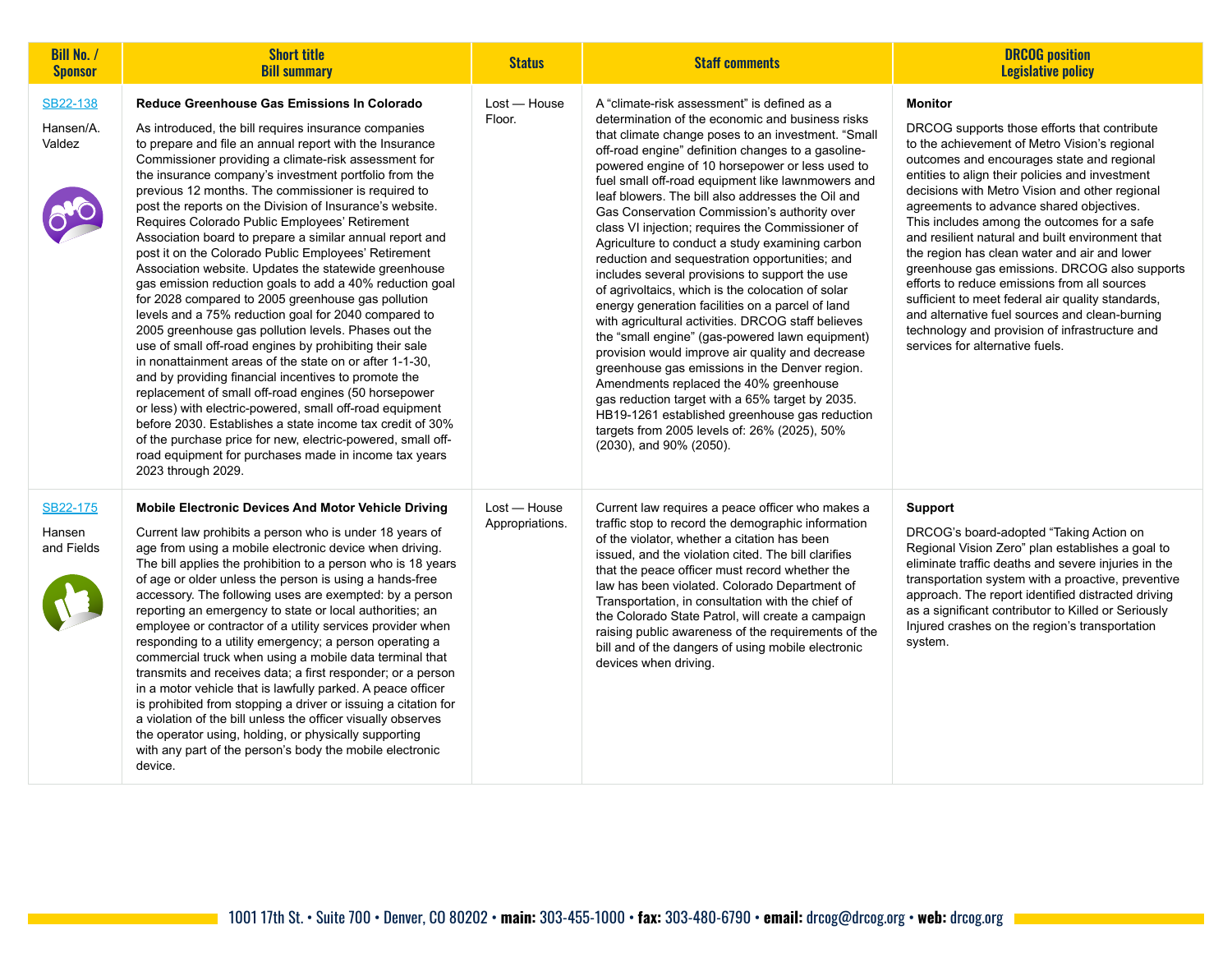| <b>Bill No. /</b><br><b>Sponsor</b>                        | <b>Short title</b><br><b>Bill summary</b>                                                                                                                                                                                                                                                                                                                                                                                                                                                                                                                                                                                                                                                                                                                                                                                                                                                                                                                                                                                                                                                                                                                                                         | <b>Status</b>                         | <b>Staff comments</b>                                                                                                                                                                                                                                                                                                                                                                                                                                                                                                                               | <b>DRCOG</b> position<br><b>Legislative policy</b>                                                                                                                                                                                                                                                                                                                                                                                                                                                                                                                                                                                                                                                                                                                                  |
|------------------------------------------------------------|---------------------------------------------------------------------------------------------------------------------------------------------------------------------------------------------------------------------------------------------------------------------------------------------------------------------------------------------------------------------------------------------------------------------------------------------------------------------------------------------------------------------------------------------------------------------------------------------------------------------------------------------------------------------------------------------------------------------------------------------------------------------------------------------------------------------------------------------------------------------------------------------------------------------------------------------------------------------------------------------------------------------------------------------------------------------------------------------------------------------------------------------------------------------------------------------------|---------------------------------------|-----------------------------------------------------------------------------------------------------------------------------------------------------------------------------------------------------------------------------------------------------------------------------------------------------------------------------------------------------------------------------------------------------------------------------------------------------------------------------------------------------------------------------------------------------|-------------------------------------------------------------------------------------------------------------------------------------------------------------------------------------------------------------------------------------------------------------------------------------------------------------------------------------------------------------------------------------------------------------------------------------------------------------------------------------------------------------------------------------------------------------------------------------------------------------------------------------------------------------------------------------------------------------------------------------------------------------------------------------|
| SB22-176<br>Hansen<br>and<br>Rankin/<br>McCluskie          | Early Stage Front Range Passenger Rail Funding<br>The bill provides funding for early-stage work required for<br>the Front Range Passenger Rail corridor development<br>by requiring the state treasurer to transfer \$2,400,000<br>from the General Fund to the Southwest Chief Rail Line<br>Economic Development, Rural Tourism and Infrastructure<br>Repair and Maintenance Fund. It also transfers<br>\$6,500,000 from the General Fund to the State Highway<br>Fund to provide funding for environmental assessment<br>work required in connection with the development of the<br>Burnham Yard rail property.                                                                                                                                                                                                                                                                                                                                                                                                                                                                                                                                                                                | Awaiting<br>Gov. Polis'<br>signature. | The Front Range Passenger Rail District was<br>established by SB21-238 to implement an<br>interconnected passenger rail system along the<br>I-25 corridor. Development of the Burnham Yard<br>property will include conceptual design work,<br>analysis of impacts on surrounding communities<br>and stakeholder engagement related to moving<br>the existing rail line. This work is required by<br>the Federal Railroad Administration before a full<br>National Environmental Policy Act analysis can<br>occur.                                  | <b>Support</b><br>DRCOG supports legislation that promotes<br>efforts to fund, maintain and expand a multimodal<br>transportation system. Also, DRCOG's federal<br>policy statement indicates support for "federal<br>funding for the Front Range Passenger Rail project<br>through a direct appropriation or increased funding<br>to the National Railroad Passenger Corporation<br>(Amtrak) for the project."                                                                                                                                                                                                                                                                                                                                                                     |
| SB22-180<br>Winter and<br>Hinricksen/<br>Gray and<br>Bacon | Programs To Reduce Ozone Through Increased<br>Transit<br>The bill creates the Ozone Season Transit Grant Program<br>in the Colorado Energy Office (provides \$28 million in the<br>fiscal year 2021-2022 and \$14 million each in the fiscal<br>year 2022-2023 and fiscal year 2023-2024). The program<br>provides grants to the Regional Transportation District and<br>transit associations to provide free transit services for at<br>least 30 days during ozone season (June 1 through Aug.<br>31). A transit association receiving a grant may use the<br>money to make grants to eligible transit agencies. The<br>eligible transit agencies may use the money to provide<br>at least 30 days of new or expanded free transit services<br>during ozone season. RTD may use grant money to cover<br>up to 80% of the costs of providing free transit for at least<br>30 days on all services offered by RTD during ozone<br>season. Eligible transit agencies and RTD can use the<br>money to cover lost farebox revenues and to pay for other<br>expenses necessary to implement the program, including<br>expenses associated with an increase in ridership as a<br>result of the program. | Awaiting<br>Gov. Polis'<br>signature. | The bill also creates a transit services pilot project<br>in the Colorado Department of Transportation<br>Transit and Rail Division funded with \$30 million<br>in fiscal year 2021-2022. It is intended to extend<br>state-run transit services throughout the state<br>with the goals of reducing ground-level ozone,<br>increasing ridership and reducing vehicle miles<br>traveled in the state. Several transit agencies<br>across the country have implemented versions of<br>free fares and seen increased transit ridership as a<br>result. | <b>Support</b><br>DRCOG supports legislation that promotes<br>efforts to fund, maintain and expand a multimodal<br>transportation system; and supports offering<br>services, including incentives that encourage and<br>facilitate the use of alternative modes of travel.<br>DRCOG supports efforts to reduce emissions<br>from all sources sufficient to meet federal air<br>quality standards, and transportation and land use<br>strategies that improve air quality in the region. In<br>addition, the RTD Accountability Committee found<br>that RTD's fare structure and pass programs are<br>complex and can be difficult to navigate. The final<br>report recommended simplifying fares and pass<br>programs to improve the customer experience and<br>increase ridership. |